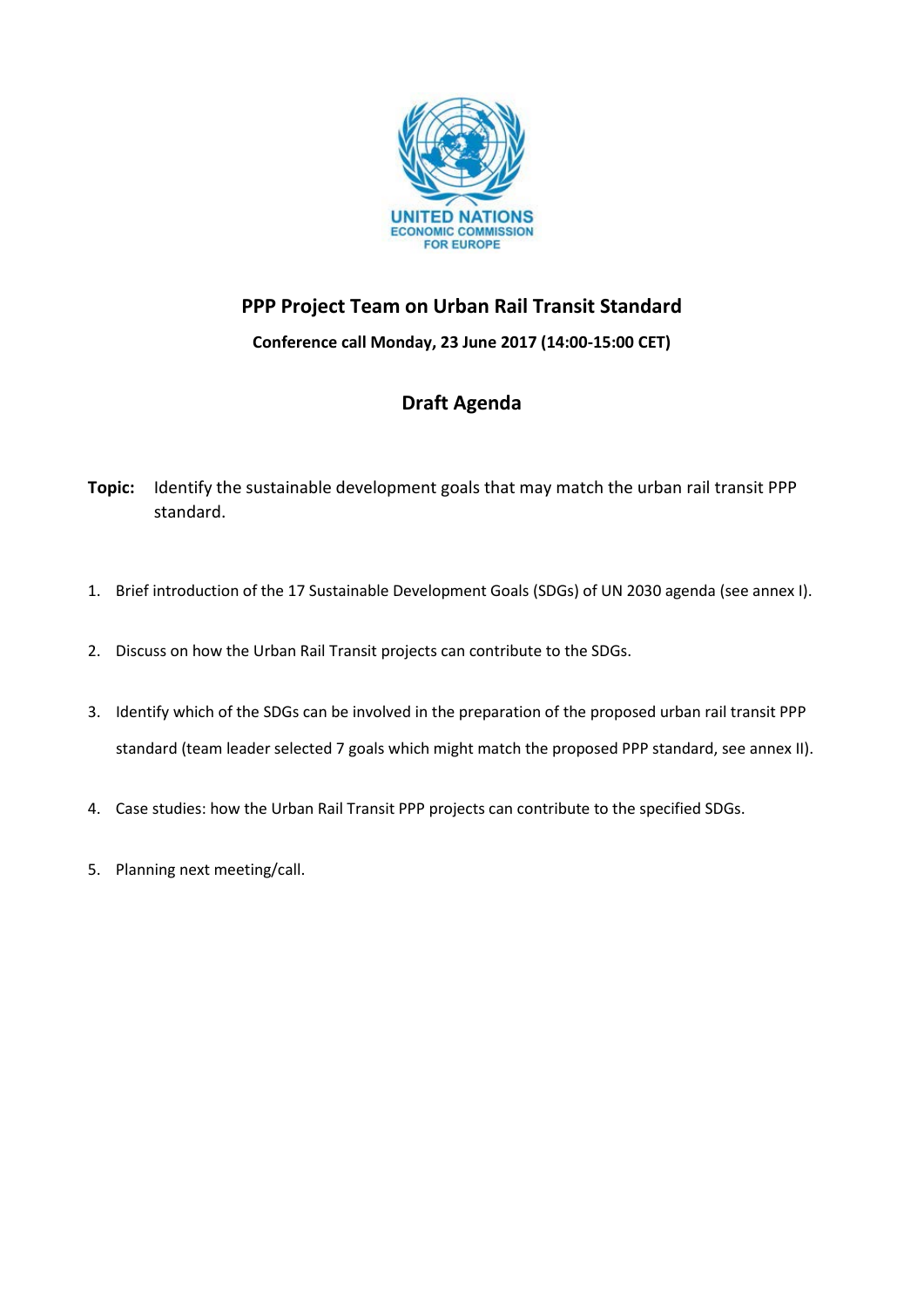| Goal 1  | End poverty in all its forms everywhere                                               |
|---------|---------------------------------------------------------------------------------------|
| Goal 2  | End hunger, achieve food security and improved nutrition and promote                  |
|         | sustainable agriculture                                                               |
|         |                                                                                       |
| Goal 3  | Ensure healthy lives and promote well-being for all at all ages                       |
| Goal 4  | Ensure inclusive and equitable quality education and promote lifelong learning        |
|         | opportunities for all                                                                 |
|         |                                                                                       |
| Goal 5  | Achieve gender equality and empower all women and girls                               |
|         |                                                                                       |
| Goal 6  | Ensure availability and sustainable management of water and sanitation for all        |
|         |                                                                                       |
| Goal 7  | Ensure access to affordable, reliable, sustainable and modern energy for all          |
| Goal 8  |                                                                                       |
|         | Promote sustained, inclusive and sustainable economic growth, full and                |
|         | productive employment and decent work for all                                         |
| Goal 9  | Build resilient infrastructure, promote inclusive and sustainable industrialization   |
|         | and foster innovation                                                                 |
| Goal 10 | Reduce inequality within and among countries                                          |
|         |                                                                                       |
| Goal 11 | Make cities and human settlements inclusive, safe, resilient and sustainable          |
|         |                                                                                       |
| Goal 12 | Ensure sustainable consumption and production patterns                                |
|         |                                                                                       |
| Goal 13 | Take urgent action to combat climate change and its impacts                           |
|         |                                                                                       |
| Goal 14 | Conserve and sustainable use the oceans, seas and marine resources for                |
|         | sustainable development                                                               |
| Goal 15 | Protect, restore and promote sustainable use of terrestrial ecosystems,               |
|         | sustainable manage forests, combat desertification, and halt and reverse land         |
|         | degradation and halt biodiversity loss                                                |
| Goal 16 | Promote peaceful and inclusive societies for sustainable development, provide         |
|         | access to justice for all and build effective, accountable and inclusive institutions |
|         | at all levels                                                                         |
| Goal 17 | Strengthen the means of implementation and revitalize the global partnership for      |
|         | sustainable development                                                               |

## **Annex I: UN Sustainable Development Goals**